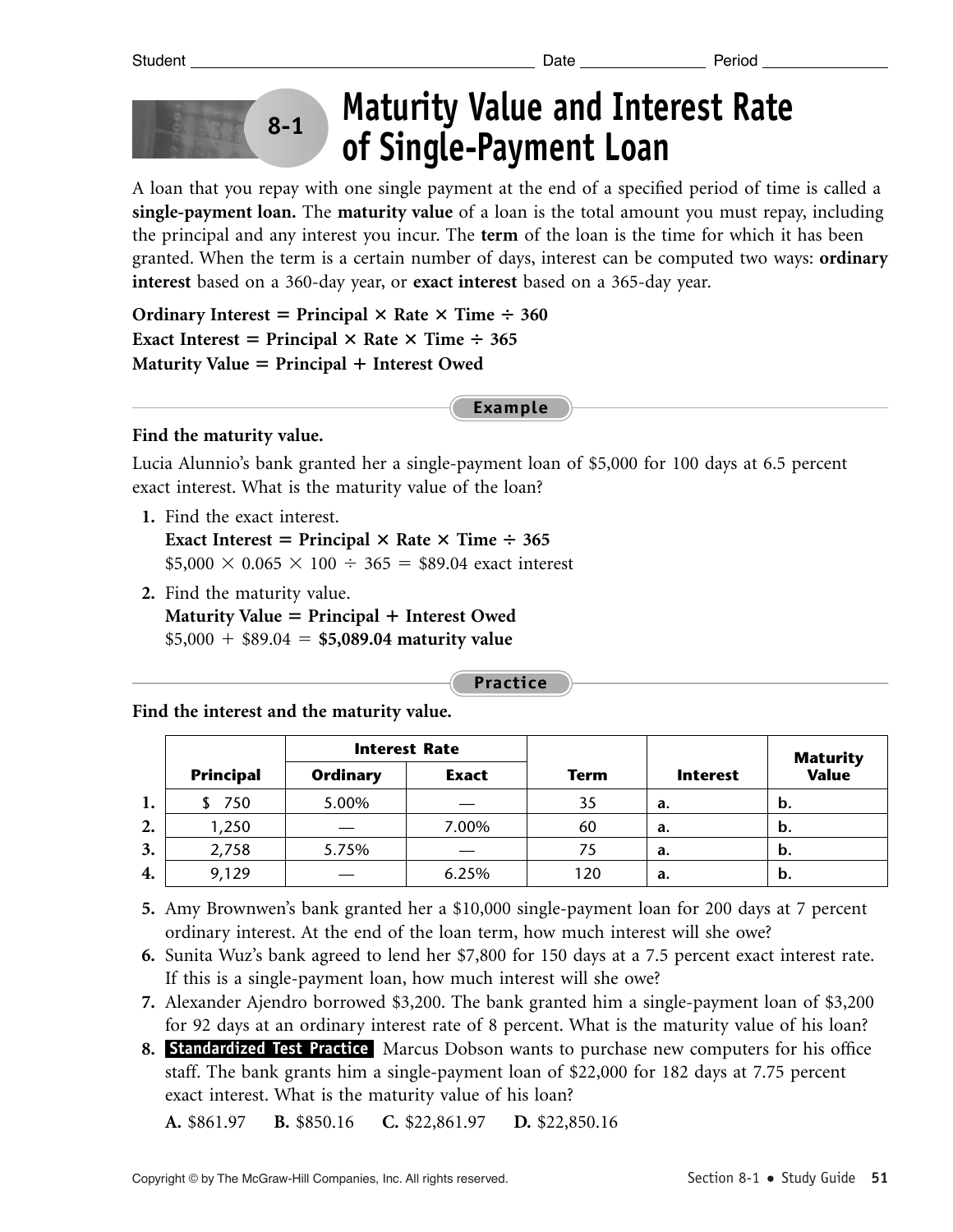

## **Calculating the Amount Financed on an Installment Loan**

A loan that you repay with several equal payments over a specified period of time is called an **installment loan.** This type of loan usually requires a **down payment,** which is a cash portion of the price paid at the time of purchase. The **amount financed** is the amount you owe *after* making the down payment.

#### **Example**

### **Find the amount financed.**

Lucia Alunnio purchased a new computer for \$1,329 by taking advantage of the store's installment credit plan. If Alunnio made a 25 percent down payment and financed the remainder, what is the amount she financed?

- **1.** Find the down payment. **Down Payment = Amount × Percentage**  $$1,329 \times 0.25 = $332.25$
- **2.** Find the amount financed.
- **Amount Financed Cash Price Down Payment**  $$1,329 - $332.25 = $996.75$  amount financed

#### **Practice**

**Cash Down Payment Amount** (Cash) (Percent)  $$5,200$  |  $$1,560$  | a. | b. 8,270 **\$1,654 a. b.** 4,800 **a.** 20% **b.** 9,254 **a.** 35% **b. 1. 2. 3. 4.**

**Find the down payment and amount financed.**

- **5.** Amy Brownwen would like to add a \$10,000 sunroom to her home. She finances the addition through her bank, making a 20 percent down payment and paying the rest through the bank's installment plan. What amount does Brownwen finance?
- **6.** Sunita Wuz wants to renovate her home. The bank agreed to lend her \$7,800. The bank requires a 15 percent down payment and will allow the rest to be paid off on its installment plan. What is the amount of Wuz's down payment?
- **7.** Alexander Ajendro wants to have a new well put in on his country property. The bank granted him a loan of \$3,200, requiring a 25 percent down payment. What amount does Ajendro finance?
- 8. Standardized Test Practice Marcus Dobson wants to purchase new computers for his office staff. The bank grants him a loan for \$22,000, requiring a down payment of 20 percent. What amount does Dobson finance?

**A.** \$4,400 **B.** \$17,600 **C.** \$26,400 **D.** \$39,600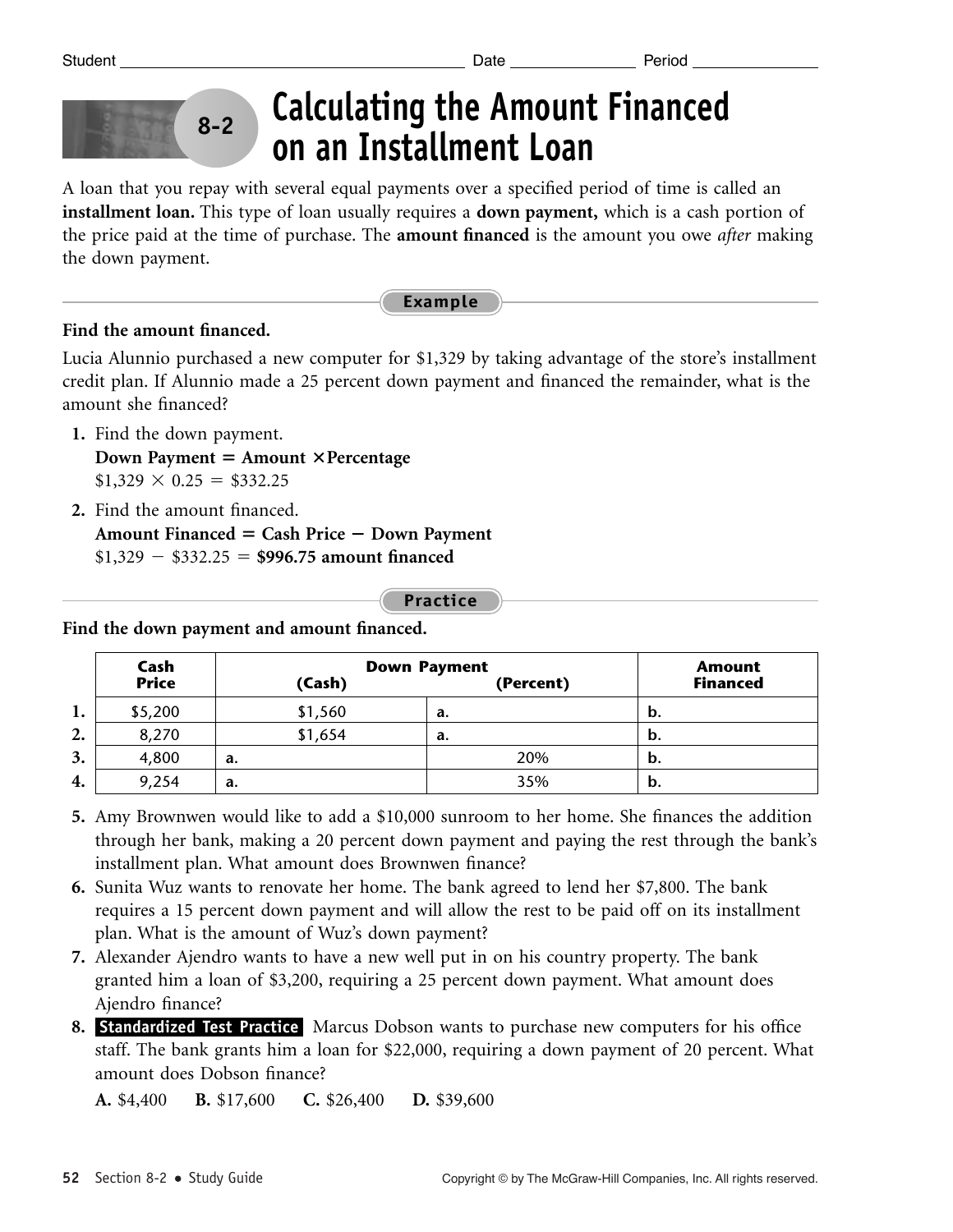## **Simple Interest Installment Loans**

A **simple interest installment loan** requires you to pay finance charges for use of the money you borrow. The loan is repaid in equal monthly installments, which are used to pay the interest on the unpaid portion of your balance. The remaining portion is used to reduce your balance. The amount of each monthly payment depends on the amount financed, the number of payments, and the **annual percentage rate** (APR), an index showing the relative cost of borrowing money.

### **Example**

### **Find the finance charge.**

Lucia Alunnio received an installment loan for \$1,329. The annual percentage rate is 10 percent. She must repay the loan in 12 months. What is the finance charge on the loan? Use the Monthly Payment on a \$100 Loan table on page 177 to solve the problem.

**1.** Find the monthly payment.

**8-3**

| <b>Monthly</b> | $=$ | <b>Amount of Loan</b>                                       |  | $\times$ Monthly Payment |
|----------------|-----|-------------------------------------------------------------|--|--------------------------|
| Payment        |     | \$100                                                       |  | for \$100 Loan           |
|                |     | $($1,329 \div $100) \times $8.79 = $116.82$ monthly payment |  |                          |

- **2.** Find the total amount repaid. Total Amount Repaid = Number of Payments  $\times$  Monthly Payment  $12 \times $116.82 = $1,401.84$  total amount repaid
- **3. Finance Charge = Total Amount Repaid Amount Financed**  $$1,401.84 - $1,329 = $72.84$  finance charge

**Practice**

**Use the Monthly Payment on a \$100 Loan table on page 177 to solve the problems.**

|    | <b>APR</b> | <b>Term</b><br>(months) | <b>Table</b><br><b>Value</b> | <b>Amount</b><br><b>Financed</b> | <b>Monthly</b><br><b>Payment</b> | <b>Total</b><br><b>Repaid</b> | <b>Finance</b><br>Charge |
|----|------------|-------------------------|------------------------------|----------------------------------|----------------------------------|-------------------------------|--------------------------|
| 1. | 8%         | 12                      | a.                           | \$1,500                          | b.                               | C.                            | d.                       |
| 2. | 10%        | 24                      | a.                           | 3,200                            | b.                               | C.                            | d.                       |
| 3. | 2%         | 36                      | a.                           | 7,850                            | b.                               | C.                            | d.                       |
| 4. | 9%         | 48                      | a.                           | 12,175                           | b.                               | c.                            | a.                       |

- **5.** Amy Brownwen received an installment loan of \$10,000. The APR is 12 percent and the loan is to be repaid in 48 monthly installments. What is the finance charge on the loan?
- **6.** Sunita Wuz received an installment loan in the amount of \$7,800. The APR is 10 percent and the loan is to be paid off over 30 monthly installments. What is the total amount Wuz will have to repay?
- 7. **Standardized Test Practice** The bank grants Marcus Dobson a loan for \$22,000 with an APR of 10 percent. He agrees to a down payment of 20 percent and will repay the loan over 24 months. What amount will Dobson have to repay?

**A.** \$24,340.80 **B.** \$17,600 **C.** \$19,472.64 **D.** \$1,872.64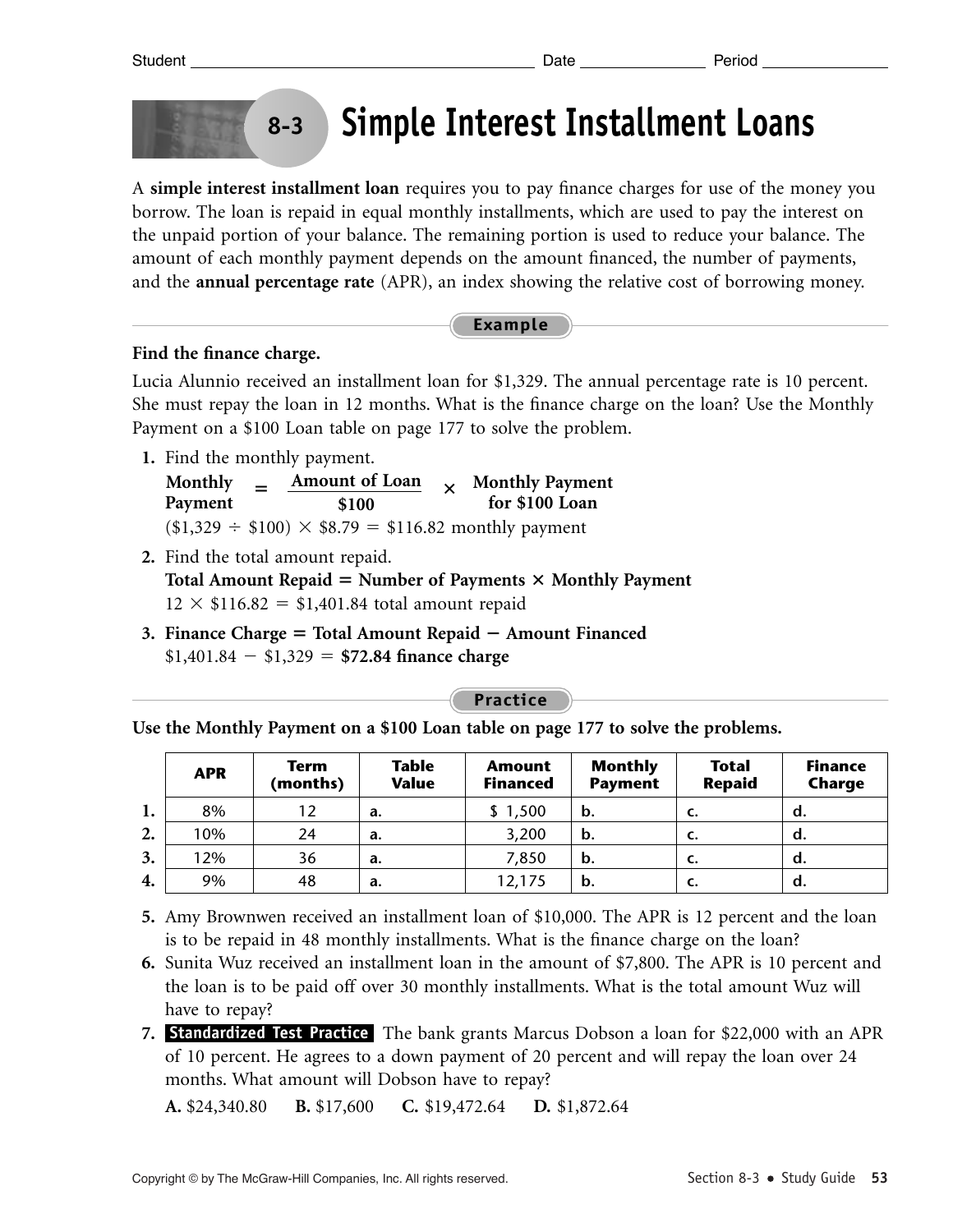

## **Installment Loans— Allocation of Monthly Payment**

When you repay a simple interest installment loan, the amount of principal you owe *decreases* with each monthly payment. A **repayment schedule** shows the distribution of interest and principal over the life of the loan.

#### **Example**

### **Find the interest, the payment to principal, and the new principal.**

Lucia Alunnio received an installment loan for \$1,329 to purchase a new computer. The annual percentage rate is 7.5 percent and the monthly payment is \$116.82. Show the calculation for the first month.

- 1. Interest = Principal  $\times$  Rate  $\times$  Time  $$1,329 \times 0.075 \times \frac{1}{12} = $8.31$  interest
- **2. Payment to Principal**  $=$  **Monthly Payment**  $-$  **Interest Payment**  $$116.82 - $8.31 = $108.51$  payment to principal
- **3. New Principal Previous Principal Payment to Principal**  $$1,329 - $108.51 = $1,220.49$  new principal

### **Practice**

|    | Loan<br><b>Balance</b> | <b>Interest</b><br>Rate | <b>Monthly</b><br><b>Payment</b> | <b>Amount</b><br>for Interest | <b>Amount</b><br>for Principal | <b>New</b><br><b>Principal</b> |
|----|------------------------|-------------------------|----------------------------------|-------------------------------|--------------------------------|--------------------------------|
| 1. | \$2,750                | 8%                      | \$239.25                         | a.                            | b.                             | С.                             |
| 2. | 4,154                  | 12%                     | 195.65                           | a.                            | b.                             | <b>C.</b>                      |
| 3. | 8,221                  | 9%                      | 375.70                           | a.                            | b.                             | c.                             |
| 4. | 11,542                 | 11%                     | 442.06                           | a.                            | b.                             | <b>C.</b>                      |

**Find the interest, the amount for principal, and the new principal.**

- **5.** To add a \$10,000 sunroom to her home, Amy Brownwen received a 48-month loan at 10 percent. Her monthly payment is \$254. What are the interest and payment to principal for the first payment?
- **6.** Sunita Wuz wants to renovate her home. The bank agreed to lend her \$7,800 at 12 percent for 36 months. If her monthly payment is \$258.96, what is the new balance after the first payment?
- **7.** Alexander Ajendro borrowed \$2,400 to put a new well on his country property. The interest rate is 12 percent for 12 months. The monthly payment is \$213.12. The balance of the loan after four payments is \$1,632.10. What is the interest for the fifth payment?
- 8. Standardized Test Practice Leo Gandolfi takes out a short-term loan of \$1,800 at 12 percent for 6 months. The monthly payment is \$310.50. The balance of the loan after three payments is \$913.70. What is the interest for the fourth payment?

**A.** \$18.00 **B.** \$9.14 **C.** \$292.50 **D.** \$301.36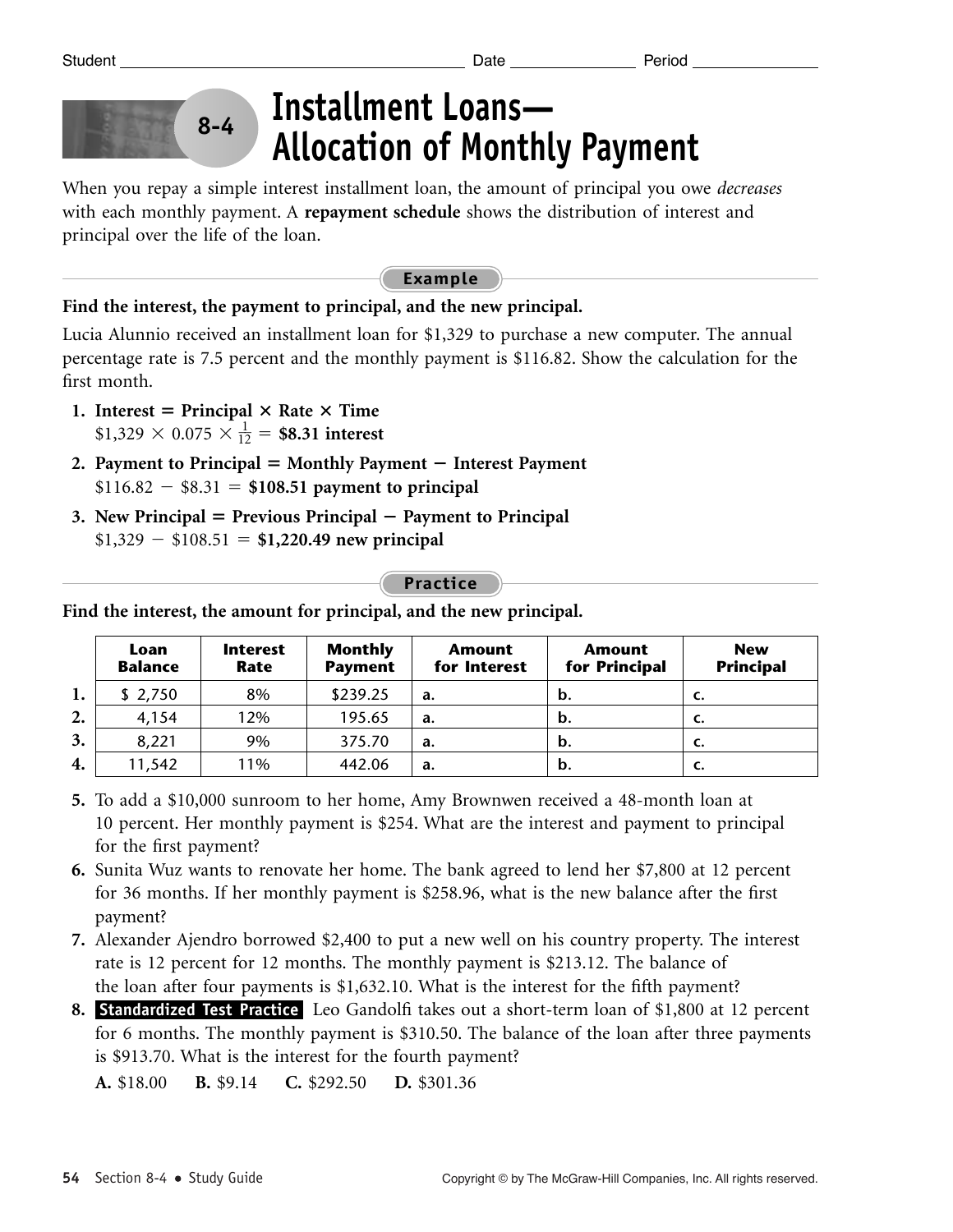

## **Paying Off Simple Interest Installment Loans**

When you pay off a simple interest installment loan before the end of the term, you pay the previous month's balance plus the current month's interest. This is the **final payment.** An advantage to paying off the loan early is that you save in interest charges.

 $Interest = Principal \times Rate \times Time$ **Final Payment Previous Balance Current Month's Interest Interest Saved Total Payback (Value of Previous Payments Final Payment)**

### **Example**

**Find the final payment if the load is paid off in the fifth month.**

| Repayment Schedule for an \$1,800 Loan at 12.0% for 6 Months |                |                   |                   |                |  |
|--------------------------------------------------------------|----------------|-------------------|-------------------|----------------|--|
| <b>Payment</b>                                               | <b>Monthly</b> | <b>Amount for</b> | <b>Amount for</b> | <b>Balance</b> |  |
| <b>Number</b>                                                | <b>Payment</b> | <b>Interest</b>   | <b>Principal</b>  | \$1,800.00     |  |
|                                                              | \$310.50       | \$18.00           | \$292.50          | 1,507.50       |  |
|                                                              | 310.50         | 15.08             | 295.42            | 1,212.08       |  |
|                                                              | 310.50         | 12.12             | 298.38            | 913.70         |  |
| 4                                                            | 310.50         | 9.14              | 301.36            | 612.34         |  |

- **1.** Find the interest for the current period.  $Interest = Principal \times Rate \times Time$  $$612.34 \times 0.12 \times \frac{1}{12} = $6.12 \text{ interest}$
- **2.** Find the final payment. **Final Payment Previous Balance Current Month's Interest**  $$612.34 + $6.12 = $618.46$  final payment

**Practice**

**Find the interest and the final payment.**

|    | <b>Interest</b><br>Rate | <b>Previous</b><br><b>Balance</b> | <b>Interest</b> | <b>Final</b><br><b>Payment</b> |
|----|-------------------------|-----------------------------------|-----------------|--------------------------------|
| 1. | 12.0%                   | 964.00                            | a.              | b.                             |
| 2. | 8.0%                    | 1,527.00                          | a.              | b.                             |
| 3. | 9.0%                    | 1,871.40                          | a.              | b.                             |
| 4. | 10.0%                   | 2,355.72                          | a.              | b.                             |

**5. Standardized Test Practice** Leo Gandolfi takes out a short-term loan of \$1,800 at 12 percent for 6 months. The monthly payment is \$310.50. The balance of the loan after 4 payments is \$612.34. How much does he save by paying off the loan when the next payment is due? **A.** \$6.12 **B.** \$18.00 **C.** \$2.54 **D.** \$618.46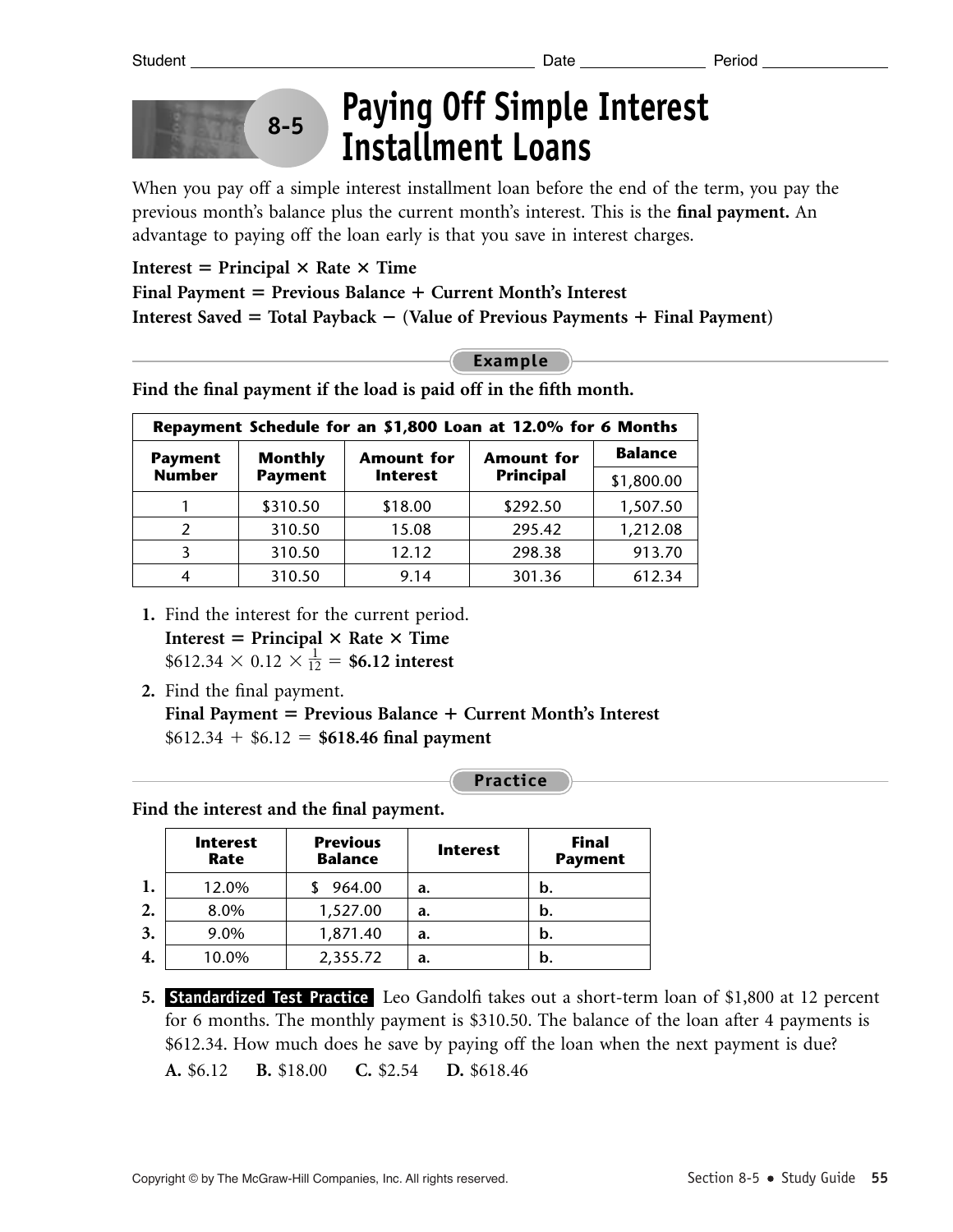## **Using Tables to Find the APR of a Loan**

You can use tables to determine the APR of a loan if you know the number of monthly payments and the finance charge per \$100 of the amount financed. Knowing the APR allows you to compare the relative cost of borrowing money.

Finance Charge per \$100 = \$100 
$$
\times
$$
  $\frac{\text{Finance Charge}}{\text{Amount Finance}}$ 

**Example**

**Use a table to find the annual percentage rate.**

**8-6**

Lucia Alunnio received an installment loan of \$1,329 to purchase a new computer. The finance charge is \$80.54. She agreed to repay the loan in 12 monthly installments. What is the annual percentage rate?

**1.** Find the finance charge per \$100.

**\$100** - **(Finance Charge Amount Financed)**  $$100 \times ($80.54 \div $1,329) = $6.06$  finance charge per \$100

**2.** Find the APR using the Annual Percentage Rate for Monthly Payment Plans table on page 177.  $APR = 11%$ 

**Practice**

**Find the finance charge per \$100 and the APR. Use the Annual Percentage Rate for Monthly Payment Plans table on page 177 to find the APR.**

|    | <b>Finance</b><br>Charge | Amount<br><b>Financed</b> | <b>Finance Charge</b><br>per \$100 | <b>Number of</b><br><b>Payments</b> | <b>APR</b> |
|----|--------------------------|---------------------------|------------------------------------|-------------------------------------|------------|
| 1. | \$110.00                 | \$2,000                   | a.                                 | 12                                  | b.         |
| 2. | 82.75                    | 2,500                     | a.                                 |                                     | b.         |
| 3. | 590.59                   | 4,550                     | a.                                 | 24                                  | b.         |
| 4. | 572.69                   | 6,125                     | a.                                 | 18                                  | b.         |

### **For Problems 5 and 6, find the APR.**

- **5.** The amount of the installment loan is \$7,800. The finance charge is \$903.24. There are 24 monthly installments.
- **6.** The amount of the installment loan is \$10,000. The finance charge is \$977. There are 18 monthly installments.
- **7.** Alexander Ajendro received an installment loan for \$3,200 to put a new well on his country property. The finance charge is \$216.32. He agreed to pay off the loan in 12 monthly installments. What is the APR?
- 8. Standardized Test Practice Leo Gandolfi takes out a short-term installment loan of \$1,800 for 6 months. The finance charge is \$54.18. What is the APR?

**A.** 10% **B.** 10.25% **C.** 10.5% **D.** 11%